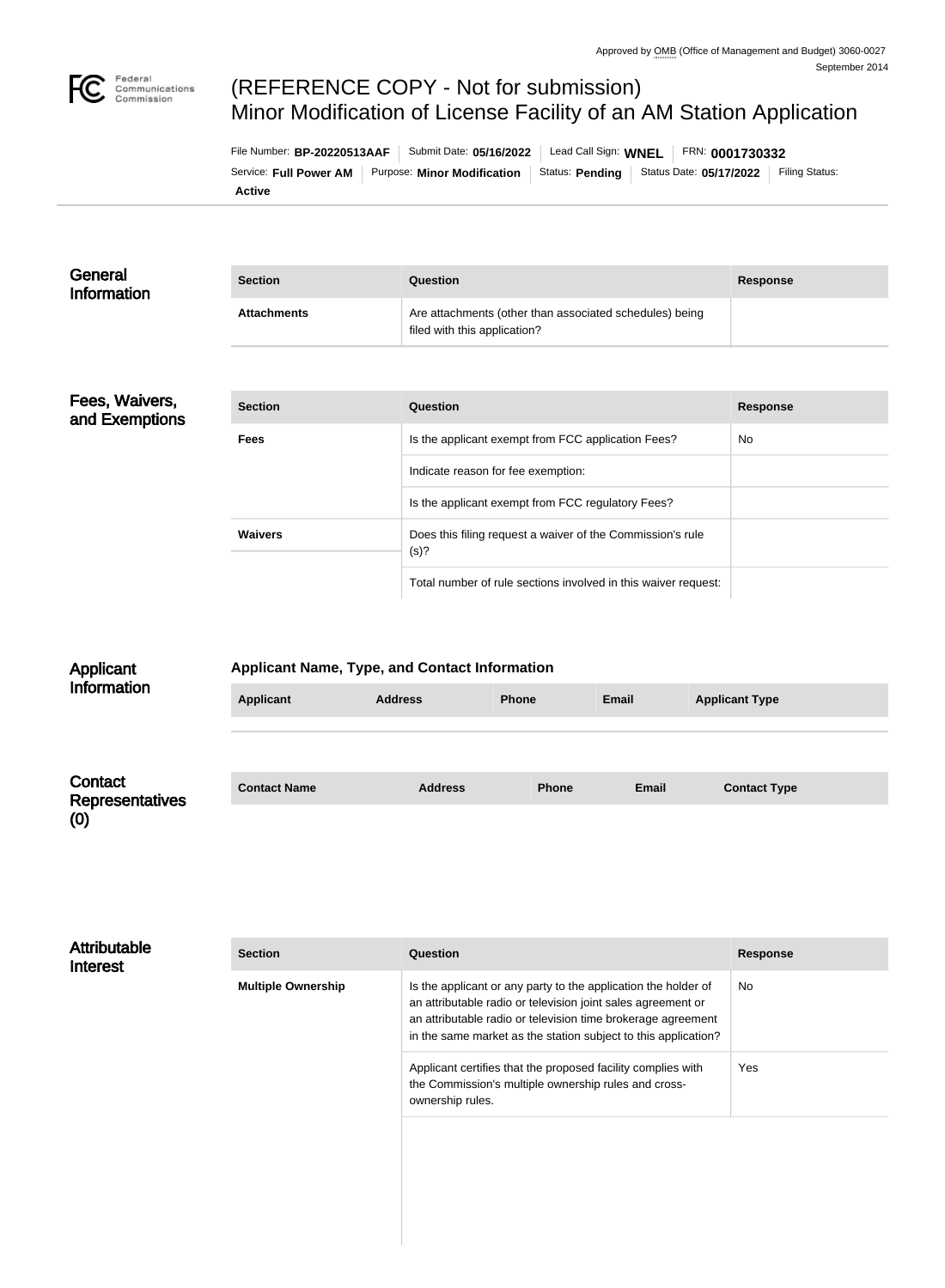| Applicant certifies that the proposed facility:                                                                                                                                                                                                                                                                                | Yes       |
|--------------------------------------------------------------------------------------------------------------------------------------------------------------------------------------------------------------------------------------------------------------------------------------------------------------------------------|-----------|
| (a) does not present an issue under the Commission's<br>policies relating to media interests of immediate<br>family members;                                                                                                                                                                                                   |           |
| (b) complies with the Commission's polices relating to<br>future ownership interests;                                                                                                                                                                                                                                          |           |
| (c) complies with the Commission's restrictions relating<br>to the insulation and non-participation of non-party<br>investors and creditors                                                                                                                                                                                    |           |
| Does the Applicant claim status as an "eligible entity," that<br>is, an entity that qualifies as a small business under the<br>Small Business Administration's size standards for its<br>industry grouping (as set forth in 13 C.F.R. § 121-201), and<br>holds:                                                                | <b>No</b> |
|                                                                                                                                                                                                                                                                                                                                |           |
| (a) 30 percent or more of the stock or partnership<br>interests and more than 50 percent of the voting<br>power of the corporation or partnership that will own<br>the media outlet; or                                                                                                                                        |           |
| (b) 15 percent or more of the stock or partnership<br>interests and more than 50 percent of the voting<br>power of the corporation or partnership that will own<br>the media outlet, provided that no other person or<br>entity owns or controls more than 25 percent of the<br>outstanding stock or partnership interests; or |           |

## Legal **Certifications**

| <b>Section</b>             | Question                                                                                                                                                                                                                                                                                                                                                                                                                                                                                                                       | <b>Response</b> |
|----------------------------|--------------------------------------------------------------------------------------------------------------------------------------------------------------------------------------------------------------------------------------------------------------------------------------------------------------------------------------------------------------------------------------------------------------------------------------------------------------------------------------------------------------------------------|-----------------|
| <b>Character Issues</b>    | Applicant certifies that neither applicant nor any party to the<br>application has or had any interest in, or connection with:<br>(a) any broadcast application in any proceeding where<br>character issues were left in unresolved or were<br>resolved adversely against the applicant or party to<br>the application; or<br>(b) any pending broadcast application in which<br>character issues have been raised.                                                                                                             |                 |
| <b>Adverse Findings</b>    | Applicant certifies that, with respect to the applicant and any<br>party to the application, and any non-party equity owner in<br>the applicant, no adverse finding has been made, nor has<br>an adverse final action been taken by any court or<br>administrative body in a civil or criminal proceeding brought<br>under the provisions of any law related to the following: any<br>felony; mass media-related antitrust or unfair competition;<br>fraudulent statements to another governmental unit; or<br>discrimination. |                 |
| <b>Local Public Notice</b> | Applicant certifies that it has or will comply with the public<br>notice requirements of 47 C.F.R. Section 73.3580.                                                                                                                                                                                                                                                                                                                                                                                                            |                 |

| <b>Channel and</b><br><b>Facility</b> | <b>Section</b>                | Question     | <b>Response</b> |
|---------------------------------------|-------------------------------|--------------|-----------------|
| Information                           | <b>Filing Type of License</b> | filing type  |                 |
|                                       | <b>Proposed Community of</b>  | <b>State</b> | Puerto Rico     |
|                                       | <b>License</b>                | City         | <b>CAGUAS</b>   |
|                                       |                               |              |                 |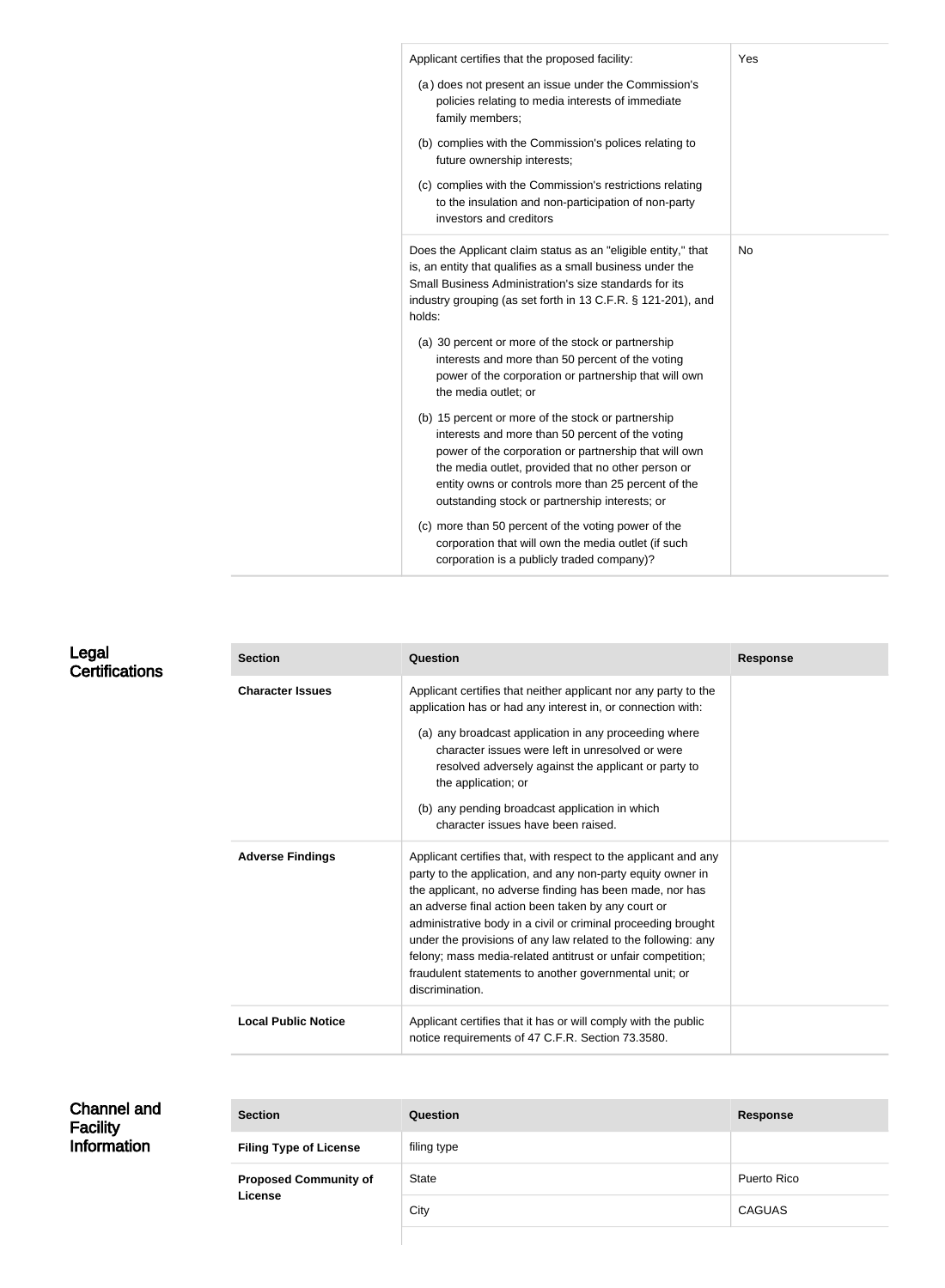|                                | Channel                 | 0                  |
|--------------------------------|-------------------------|--------------------|
| <b>Facility Information</b>    | Frequency               | 1430               |
|                                | Service Type            | Main               |
|                                | <b>Facility Type</b>    | Commercial         |
|                                | Class                   | B                  |
| <b>Modes/Hour of Operation</b> | Modes/Hour of Operation | Daytime, NightTime |

## Antenna Summary Data

| <b>Section</b>          | Question                                                               | <b>Response</b>    |
|-------------------------|------------------------------------------------------------------------|--------------------|
| <b>ASR Number</b>       | Do you have an FCC Antenna Structure Registration (ASR)<br>Number?     |                    |
|                         | <b>ASR Number</b>                                                      |                    |
| <b>Parameters</b>       | Overall height above ground (including obstruction lighting)           |                    |
|                         | Height of radiator above base insulator, or above base, if<br>grounded | 57.9               |
|                         | Electrical height of radiator                                          | 99.500000000000000 |
|                         | <b>Field Ratio</b>                                                     | 1                  |
|                         | Phase                                                                  | $\pmb{0}$          |
|                         | Spacing                                                                | $\pmb{0}$          |
|                         | <b>Tower Orientation</b>                                               | $\mathsf 0$        |
|                         | <b>Tower Reference Switch</b>                                          | $\mathsf 0$        |
|                         | Is the tower toploaded, sectionalized, or neither?                     |                    |
| <b>Tower Parameters</b> | A                                                                      |                    |
|                         | $\sf B$                                                                |                    |
|                         | $\mathbf C$                                                            |                    |
|                         | D                                                                      |                    |

# **Non-Directional Antenna Data - (Day Time)**

**Non-Directional Antenna: Tower - 1**

| <b>Section</b>                                  | Question                                                           | <b>Response</b>   |
|-------------------------------------------------|--------------------------------------------------------------------|-------------------|
| <b>Antenna Structure</b><br><b>Registration</b> | Do you have an FCC Antenna Structure Registration (ASR)<br>Number? |                   |
|                                                 | <b>ASR Number</b>                                                  |                   |
|                                                 | <b>Nominal Power</b>                                               | 5.000000000000000 |
| <b>Coordinates (NAD83)</b>                      | Latitude                                                           | 18° 14` 52.0N     |
|                                                 | Longitude                                                          | 66° 1` 24.0W      |
| <b>Parameters</b>                               | <b>Theoretical RMS</b>                                             | 289.31            |
|                                                 | Overall height above ground including lighting                     |                   |
|                                                 | Overall height above ground (including obstruction lighting)       |                   |
|                                                 |                                                                    |                   |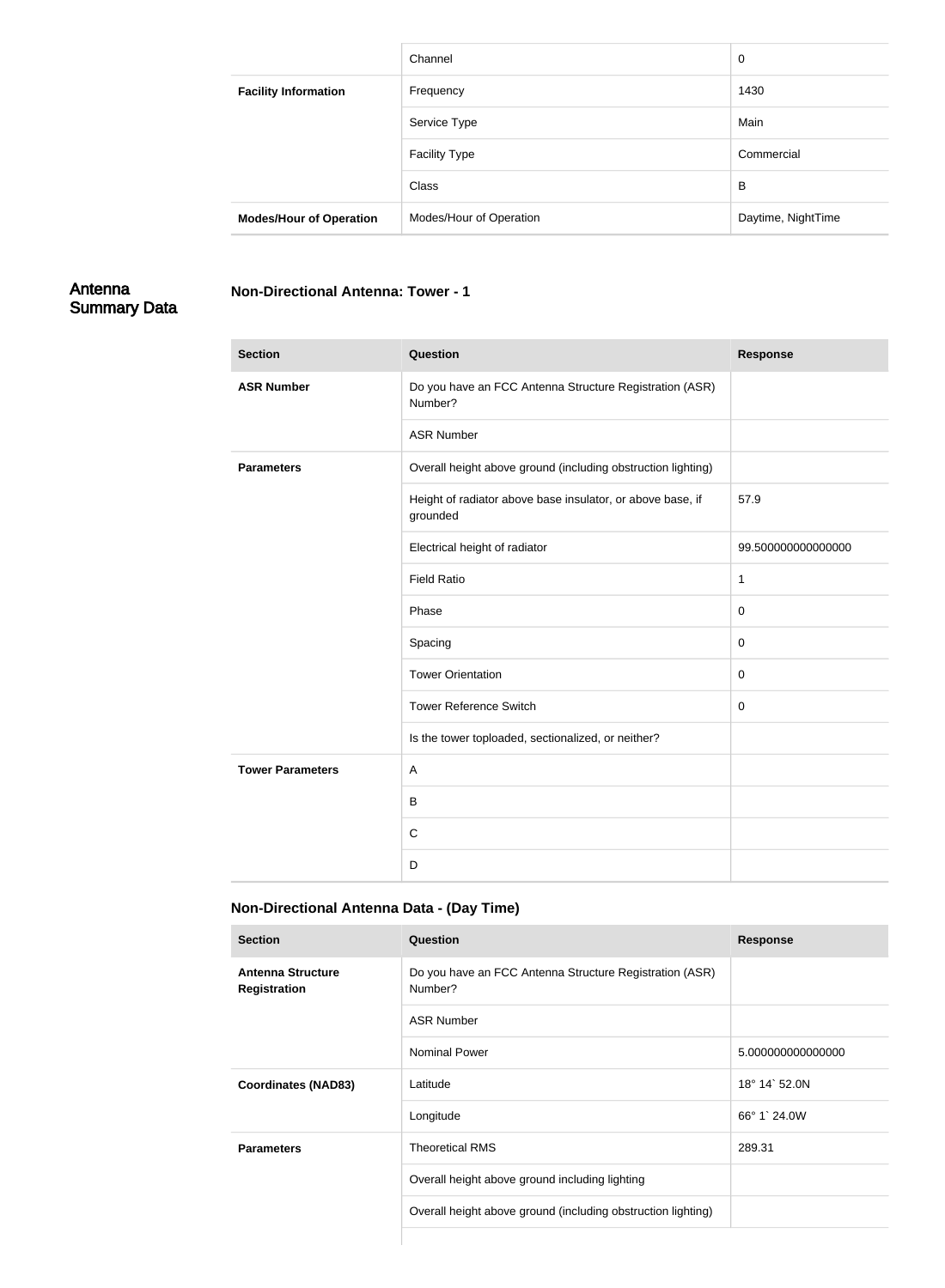| Height of radiator above base insulator, or above base, if<br>grounded |
|------------------------------------------------------------------------|
| Height of radiator above base insulator, or above base, if<br>grounded |
| Is the tower top loaded, sectionalized, or neither?                    |
| <b>Tower Parameters</b>                                                |
| Excitation                                                             |

#### **Non-Directional Antenna: Tower - 1**

| <b>Section</b>          | Question                                                               | <b>Response</b>    |
|-------------------------|------------------------------------------------------------------------|--------------------|
| <b>ASR Number</b>       | Do you have an FCC Antenna Structure Registration (ASR)<br>Number?     |                    |
|                         | <b>ASR Number</b>                                                      |                    |
| <b>Parameters</b>       | Overall height above ground (including obstruction lighting)           |                    |
|                         | Height of radiator above base insulator, or above base, if<br>grounded | 57.9               |
|                         | Electrical height of radiator                                          | 99.500000000000000 |
|                         | <b>Field Ratio</b>                                                     | $\mathbf 1$        |
|                         | Phase                                                                  | $\pmb{0}$          |
|                         | Spacing                                                                | $\pmb{0}$          |
|                         | <b>Tower Orientation</b>                                               | $\mathbf 0$        |
|                         | <b>Tower Reference Switch</b>                                          | $\mathbf 0$        |
|                         | Is the tower toploaded, sectionalized, or neither?                     |                    |
| <b>Tower Parameters</b> | A                                                                      |                    |
|                         | $\sf B$                                                                |                    |
|                         | $\mathsf{C}$                                                           |                    |
|                         | D                                                                      |                    |

### **Non-Directional Antenna Data - (Night Time)**

| <b>Question</b>                                                        | <b>Response</b>   |
|------------------------------------------------------------------------|-------------------|
| Do you have an FCC Antenna Structure Registration (ASR)<br>Number?     |                   |
| <b>ASR Number</b>                                                      |                   |
| <b>Nominal Power</b>                                                   | 5.000000000000000 |
| Latitude                                                               | 18° 14' 52.0N     |
| Longitude                                                              | 66° 1` 24.0W      |
| <b>Theoretical RMS</b>                                                 | 289.31            |
| Overall height above ground including lighting                         |                   |
| Overall height above ground (including obstruction lighting)           |                   |
| Height of radiator above base insulator, or above base, if<br>grounded |                   |
|                                                                        |                   |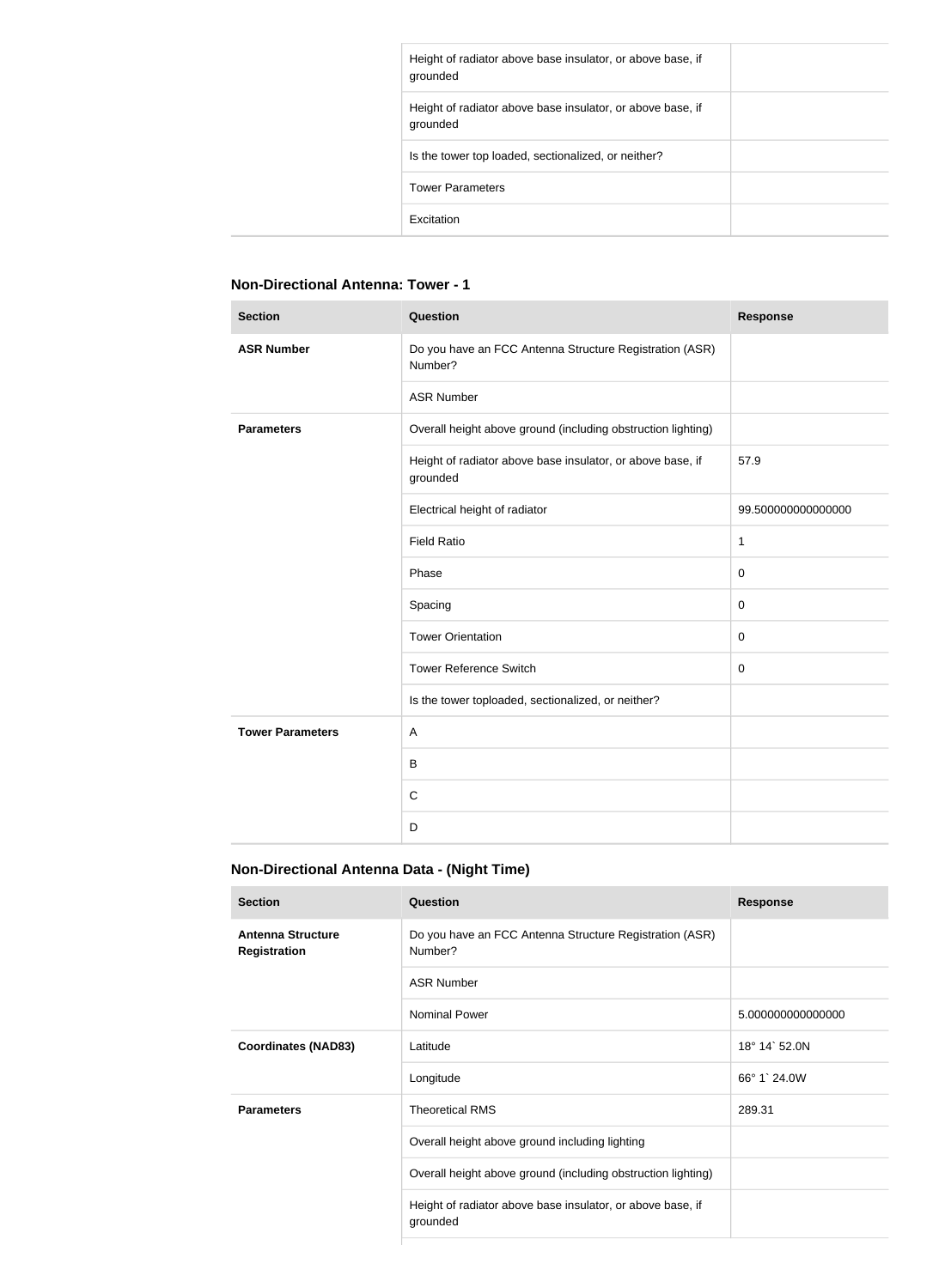| Height of radiator above base insulator, or above base, if<br>grounded |  |
|------------------------------------------------------------------------|--|
| Is the tower top loaded, sectionalized, or neither?                    |  |
| <b>Tower Parameters</b>                                                |  |
| Excitation                                                             |  |

#### **Technical Certification**

| <b>Section</b>                                         | Question                                                                                                                                                                                                                                                                                                                                                                                                           | <b>Response</b> |
|--------------------------------------------------------|--------------------------------------------------------------------------------------------------------------------------------------------------------------------------------------------------------------------------------------------------------------------------------------------------------------------------------------------------------------------------------------------------------------------|-----------------|
| <b>Environmental Effect</b>                            | Would a Commission grant of Authorization for this location<br>be an action which may have a significant environmental<br>effect? (See 47 C.F.R. Section 1.1306)                                                                                                                                                                                                                                                   | Yes             |
| <b>Broadcast Facility</b>                              | Does the proposed facility comply with the applicable<br>engineering standards and assignment requirements of 47<br>C.F.R. Sections 73.21, 73.23, 73.24, 73.33, 73.37, 73.45,<br>73.150, 73.152, 73.160, 73.182, 73.186, 73.187, 73.189,<br>and 73.1650?                                                                                                                                                           |                 |
| <b>Dispositive Section 307(b)</b><br><b>Preference</b> | Was the AM facility that is the subject of this application<br>awarded on the basis of a dispositive Section 307(b)<br>preference?                                                                                                                                                                                                                                                                                 |                 |
|                                                        | Applicant certifies that: (I) the community of license<br>proposed in the subject application is the same as that on<br>which the Section 307(b) preference was based, or (II) as<br>shown in the attached Exhibit, the service area proposed in<br>the subject application is substantially equivalent to the<br>service area on which the Section 307(b) preference was<br>based.                                |                 |
|                                                        | Applicant certifies that, although in the subject application it<br>proposes to: (i) change the community of license, or (ii)<br>modify service to the area on which the Section 307(b)<br>preference was based, it has for a period of four years of on-<br>air operations: (1) served the community of license, or (2)<br>provided full service to the area on which the Section 307(b)<br>preference was based. |                 |

# **Certification**

| <b>Section</b>                                    | Question                                                                                                                                                                                                                                                                                                                                                                                                                                                                                                                                                                                                                                                                                                                                                                                                                                                     | <b>Response</b> |
|---------------------------------------------------|--------------------------------------------------------------------------------------------------------------------------------------------------------------------------------------------------------------------------------------------------------------------------------------------------------------------------------------------------------------------------------------------------------------------------------------------------------------------------------------------------------------------------------------------------------------------------------------------------------------------------------------------------------------------------------------------------------------------------------------------------------------------------------------------------------------------------------------------------------------|-----------------|
| <b>General Certification</b><br><b>Statements</b> | The Applicant waives any claim to the use of any particular<br>frequency or of the electromagnetic spectrum as against the<br>regulatory power of the United States because of the<br>previous use of the same, whether by authorization or<br>otherwise, and requests an Authorization in accordance<br>with this application (See Section 304 of the<br>Communications Act of 1934, as amended.).                                                                                                                                                                                                                                                                                                                                                                                                                                                          |                 |
|                                                   | The Applicant certifies that neither the Applicant nor any<br>other party to the application is subject to a denial of<br>Federal benefits pursuant to §5301 of the Anti-Drug Abuse<br>Act of 1988, 21 U.S.C. § 862, because of a conviction for<br>possession or distribution of a controlled substance. This<br>certification does not apply to applications filed in services<br>exempted under §1.2002(c) of the rules, 47 CFR. See §1.<br>2002(b) of the rules, 47 CFR § 1.2002(b), for the definition<br>of "party to the application" as used in this certification $\S$<br>1.2002(c). The Applicant certifies that all statements made<br>in this application and in the exhibits, attachments, or<br>documents incorporated by reference are material, are part<br>of this application, and are true, complete, correct, and<br>made in good faith. |                 |